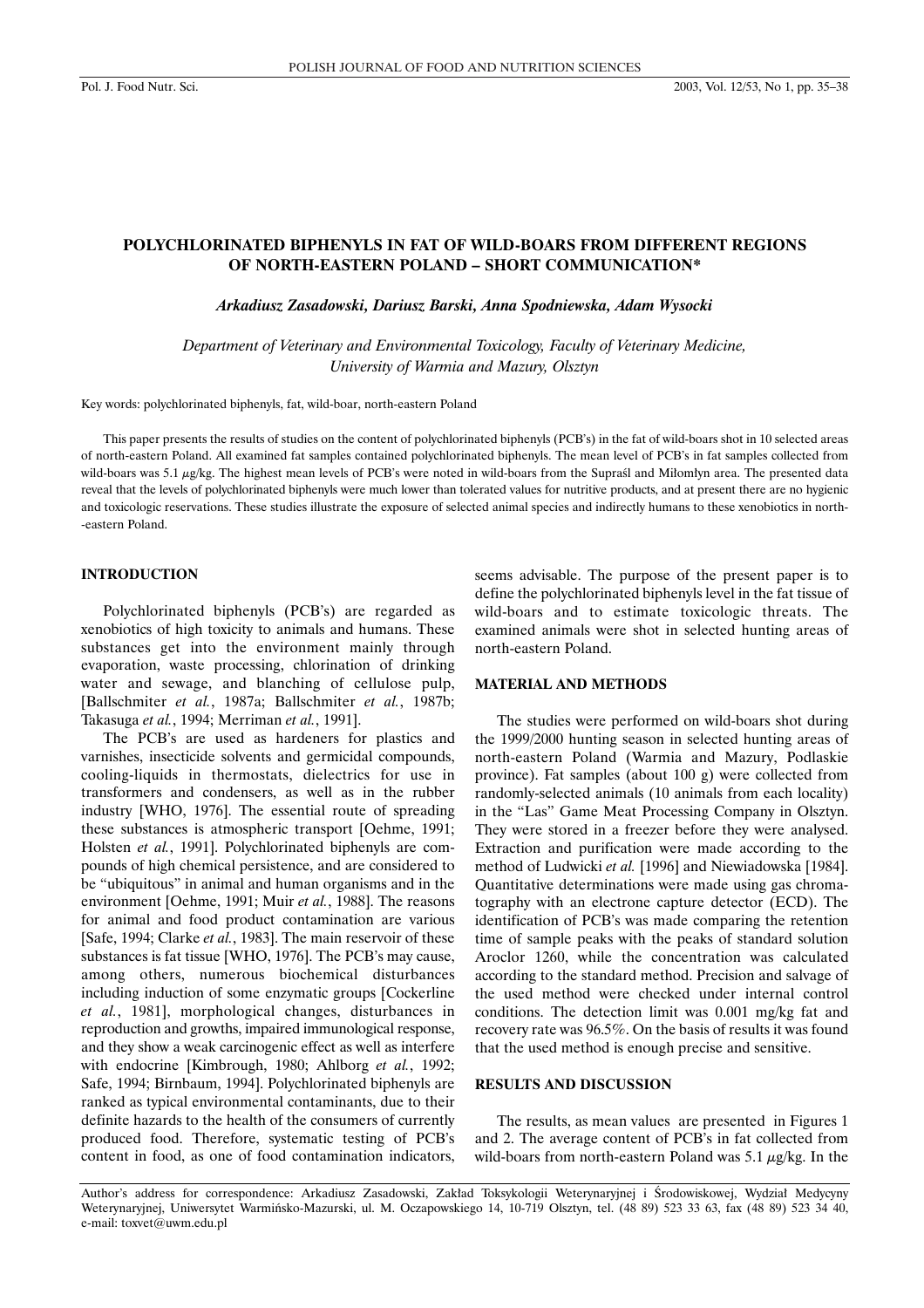



FIGURE 1. PCB's content distribution in the fat of wild-boars from north-eastern Poland.



FIGURE 2. PCB's level in the fat of wild-boars from the north-eastern Poland.

majority of the samples, the PCB's content was lower than  $5 \mu g/kg$ . The highest results in unit samples were only 3 times higher than the mean value for a particular material. The data presented in Figure 1 reveal that 53% of the fat samples ranged from a vestigial amount to  $5 \mu g/kg$ ,  $36\%$  of the samples contained polychlorinated biphenyls at the level of 5–10  $\mu$ g/kg. In 9% of the samples, PCB's content was 10–15  $\mu$ g/kg, and the lowest percentage (2%) included samples containing from 15 to 20  $\mu$ g/kg of fat. The lowest average concentrations of PCB's were noted in wild-boars from the Łężany, Augustów and Pisz areas  $-3.5$ ; 3.8 and 4.2  $\mu$ g/kg, respectively, and the highest in wild-boars from Supraśl (6.9  $\mu$ g/kg) and Miłomłyn (6.3  $\mu$ g/kg). In previous studies conducted in 1990/1991 in the area of the provinces of Poznań, Zielona Góra, Piła and Gorzów Wielkopolski, Przybycin and Juszkiewicz [1993] showed the mean level of PCB's in wild-boars fat to be  $47 \mu g/kg$ . In similar examinations of 1993 in the former Olsztyn province, Zasadowski [1994] determined the average concentration of PCB's in the fat of wild-boars to be 21.8  $\mu$ g/kg. In national monitoring studies performed in 1995-98 in Poland, the polychlorinated biphenyls level in wild-boars fat was 83.0; 42.0; 28.0 and 44.0  $\mu$ g/kg [Raport, 1999], respectively, while in the year 2000 it was  $6.0 \mu g/kg$  fat (as polychlorinated biphenyls congeners PCB IUPAC nr. 28, 52, 101, 118, 138, 153, 180) [Raport, 2000]. Comparing our researches, in which total PCB was marked as Aroclor 1260, with results contained in Report 2000 (in this paper PCB's residues

were examined as polychlorinated biphenyls congeners), coefficient 3.5 was used for counting the sum of examined congeners concentrations. When we compare our study results of 1999/2000 to the 2000 nation-wide study on the PCB's concentrations in the wild-boar fat [Raport, 2000], we can find out that polychlorinated biphenyls mean level in the north-eastern Poland region was lower. Determined levels of PCB's in the fat of wild-boars shot in the 1999/2000 hunting season in north-eastern Poland were much lower than proposed maximum acceptable levels in human food [Niewiadowska, 2000]. The PCB's concentration in terms of fat cannot exceed 0.2 mg/kg in meat and meat-products and 0.1 mg/kg in milk and dairy-products [Zmudzki *et al.*, 2001]. These levels are considered limit values for PCB's concentrations in food [Commission Decision 99/449/European Community of 9 July 1999]. Comparing present contents of polychlorinated biphenyls in the fat of wild- -boars with earlier research concerning this species, it can be concluded that the concentration of these xenobiotics decreases considerably in tissues of wild-boars living in the area of north-eastern Poland (Figure 3). It also appears that the current low average PCB's levels in wild-boar tissues  $(5.1 \mu g/kg)$  of fat) may result from the reduction of polychlorinated biphenyls emission to the environment, as well as from the specificity of this region dominated by farming and tourism, while industrial plants are few in number and do not cause environmental contamination of this type.



FIGURE 3. Average PCB's content in the fat of wild-boars from north- -eastern Poland, compared to the average level for the whole Poland; 1990–1991 – Poland [Przybycin & Juszkiewicz, 1993], 1993 – Warmia and Mazury [Zasadowski, 1994], 1995/96/97/98 – Poland [Raport, 1999], 2000 – Poland [Raport, 2000], 1999–2000 – north-eastern Poland (own studies).

It is noteworthy that animals delivered to the purchasing centre (as revealed by sanitary-veterinary investigations) were characterized by correct for their age – body weight, body size, good hair condition, and there were no visible pathologic changes indicating sickness-processes. Observations of the number of wild-boars in north-eastern Poland indicate that this population is stabilized with a slight upward tendency. Therefore, it can be supposed that the found PCB's concentrations in this species had no significant influence on their health condition and reproductiveness, and there was no threat to the general population.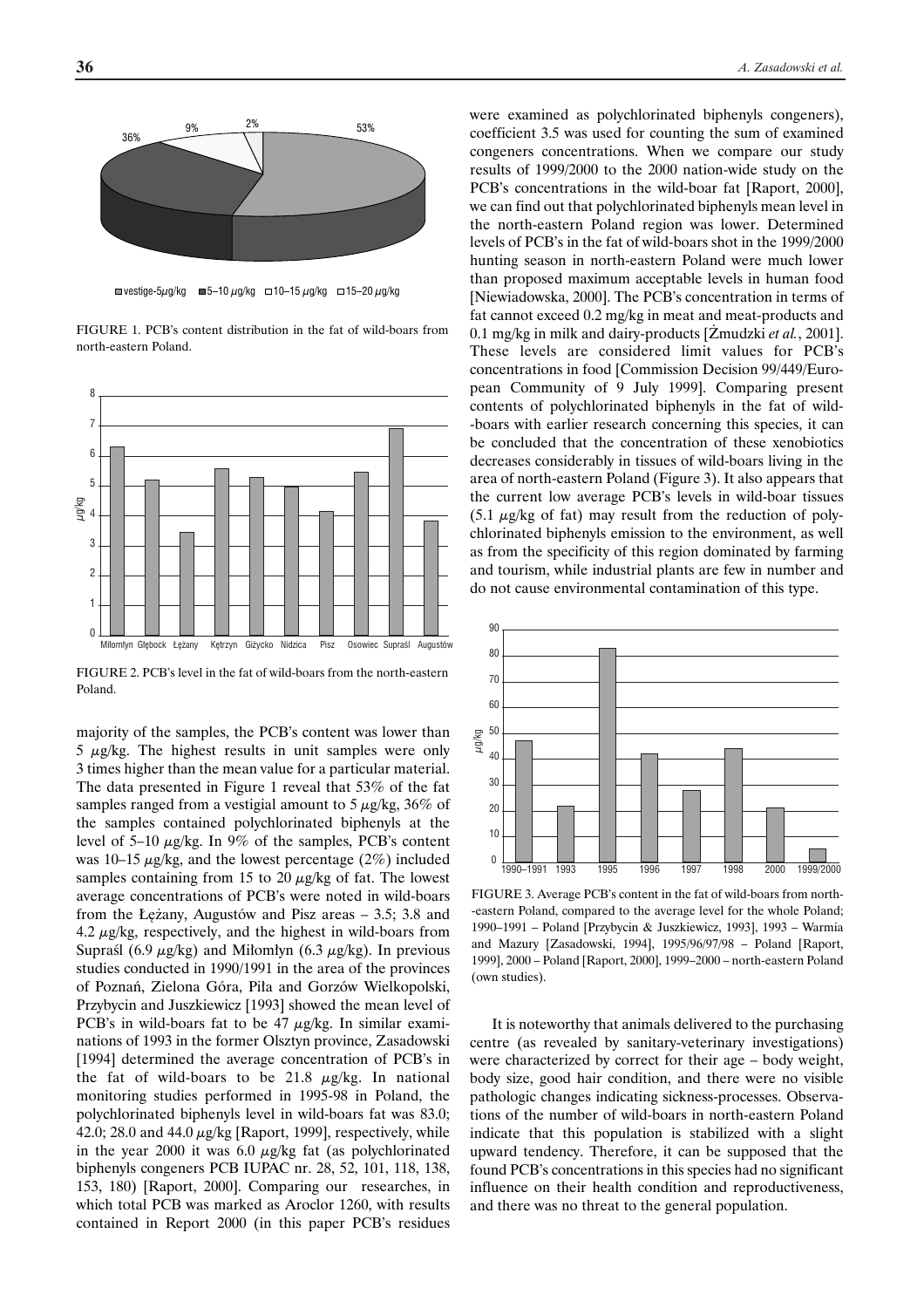#### **CONCLUSIONS**

The findings of this paper indicate that polychlorinated biphenyls contamination of wild-boars from north-eastern Poland is very low. No changes indicating pathologic processes resulting from environmental pollution with these xenobiotics were observed in animals. A high percentage of low PCB's concentrations in the fat of wild-boars indicates that the content of these compounds in the environment and animal organisms is dropping. The determined PCB's concentrations in the fat of wild-boars shot in north-eastern Poland should be rated as low and many-times lower than the acceptable limits. This proves that the food of animal origin produced in north-eastern Poland (in respect of PCB's) does not pose risk to the consumers' health and is export-attractive. The conducted investigations may constitute a contribution to further evaluations and comparisons in the sphere of environmental monitoring studies.

## **REFERENCES**

- 1. Ahlborg U.G., Brouwer A., Fingerhut M.A., Jacobson J.L., Jacobson S.W., Kennedy S.W., Kettrup A.A.F., Koeman J.H., Poiger H., Rappe C., Safe S.H., Seegal R.F., Tuomisto J., van den Berg M., Impact of polychlorinated dibenzo-p-dioxins, dibenzofurans and biphenyls on human and environmental health, with special emphasis on application of the toxic equivalency factor concept. Eur. J. Pharmacol. Environ. Toxicol. Pharmacol. Sect., 1992, 228, 179–199.
- 2. Ballschmiter K., Niemczyk R., Schäfer W., Zoller W., Isomer-specific identification of polychlorinated benzenes (PCBz) and -biphenyls (PCB) in effluents of municipal waste incineration. Fresenius Z. Anal. Chem., 1987a, 328, 583–587.
- 3. Ballschmiter K., Schäfer W., Buchert H., Isomer-specific identification of PCB congeners in technical mixtures and environmental samples by HRGC-ECD and HRGC-MSD. Fresenius Z. Anal. Chem., 1987b, 326, 253–257.
- 4. Birnbaum L.S., Endocrine effects of prenatal exposure to PCBs, dioxins, and other xenobiotics: implications for policy and future research. Environ. Health. Persp., 1994, 102, 676–679.
- 5. Clarke R.G., Richardson B.J., Waid J.S., Residence of polychlorinated biphenyls (PCB's) in a spillage site. Ecol. Bull., 1983, 35, 533–539.
- 6. Cockerline R., Shilling M., Safe S., Polychlorinated naphthalenes as hepatic microsomal enzyme inducers in the immature male rat. Gen. Pharmac., 1981, 12, 83–87.
- 7. Holsten T.M., Kenneth E.N., Liu S.P., Lee W.J., Dry deposition of polychlorinated biphenyls in urban areas. Environ. Sci. Technol., 1991, 25, 1075–1081.
- 8. Kimbrough R.D., Halogenated biphenyls, terphenyls, naphthalens, dibenzodioxins and related products. Topics in environmental health, Elsevier/North-Holland Biomedical Press, Amsterdam, vol. 4, 1980.
- 9. Ludwicki J.K., Góralczyk K., Czaja K., Struciński P., Oznaczanie pozostałości insektycydów chloroorga-

nicznych i polichlorowanych bifenyli w środkach spożywczych metodą chromatografii gazowej. PZH, Warszawa, 1996 (in Polish).

- 10. Merriman J.C., Anthony D.H.J., Kraft J.A., Wilkinson R.J., Rainy river water quality in the vicinity of bleached kraft mills. Chemosphere, 1991, 23, 1605–1615.
- 11. Muir D.C.G., Norstrom R.J., Simon M., Organochlorine contaminants in Arctic marine food chains: Accumulation of specific polychlorinated biphenyls and chlordane-related compounds. Environ. Sci. Technol., 1988, 22, 1071–1079.
- 12. Niewiadowska A., Oznaczanie pozostałości polichlorowanych dwufenyli (PCB) w tkankach i produktach zwierzęcych metodą chromatografii gazowej. IWet Puławy, 1984 (in Polish).
- 13. Niewiadowska A., Badania pozostałości polichlorowanych bifenyli (PCBs) w żywności pochodzenia zwierzęcego. Materiały konferencyjno-szkoleniowe programu PCB-STOP, 2000 (in Polish).
- 14. Oehme M., Further evidence for long-range air transport of polychlorinated aromates and pesticides: North America and Euroasia to the arctic. Ambio., 1991, 20, 293–297.
- 15. Przybycin J., Juszkiewicz T., Pozostałości polichlorowanych bifenyli w tkankach zwierząt łownych. Med. Wet., 1993, 49 (7), 318–319 (in Polish).
- 16. Raport z badań monitoringowych nad jakościa gleb, roÊlin, produktów rolniczych i spo˝ywczych w 1998 roku. Ministerstwo Rolnictwa i Rozwoju Wsi, Warszawa, 1999 (in Polish).
- 17. Raport z monitoringu jakości gleb, roślin, produktów rolniczych i spożywczych w 2000 roku. Ministerstwo Rolnictwa i Rozwoju Wsi, Warszawa, 2001 (in Polish).
- 18. Safe S.H., Polychlorinated biphenyls (PCBs): environmental impact, biochemical and toxic responses, and implications for risk assesment. Crit. Rev. Toxicol., 1994, 24 (2), 87–149.
- 19. Takasuga T., Inoue T., Ohi E., Umetsu N., Ireland P., Takeda N., Characterisation of PCBs formed during thermal processes. Organohalogen Compd., 1994, 19, 173–176.
- 20. World Health Organization. Polychlorinated Biphenyls and Terphenyls. Environmental Health Criteria 2. WHO, Geneva, 1976.
- 21. Zasadowski A., Polychlorinated biphenyls (PCBs) in the adipose tissue of wild boars and roe-deer in the region of Warmia and Mazuria. Pol. J. Environ. Studies, 1994, vol. 3, No. 2, 43–45.
- 22. Zmudzki J., Niewiadowska A., Szkoda J., Semeniuk S., Toksyczne zanieczyszczenia żywności pochodzenia zwierzęcego w Polsce. Medycyna Pracy, 2001, 51, 5, Supl. 14, 35–40 (in Polish).

\* Paper presented on IX Scientific Conference "Lepsza  $Zywność'$  organized by the Uniwersity of Warmia and Mazury in Olsztyn, 27 June, 2002, Olsztyn, Poland.

Received April 2002. Revision received July 2002 and accepted November 2002.